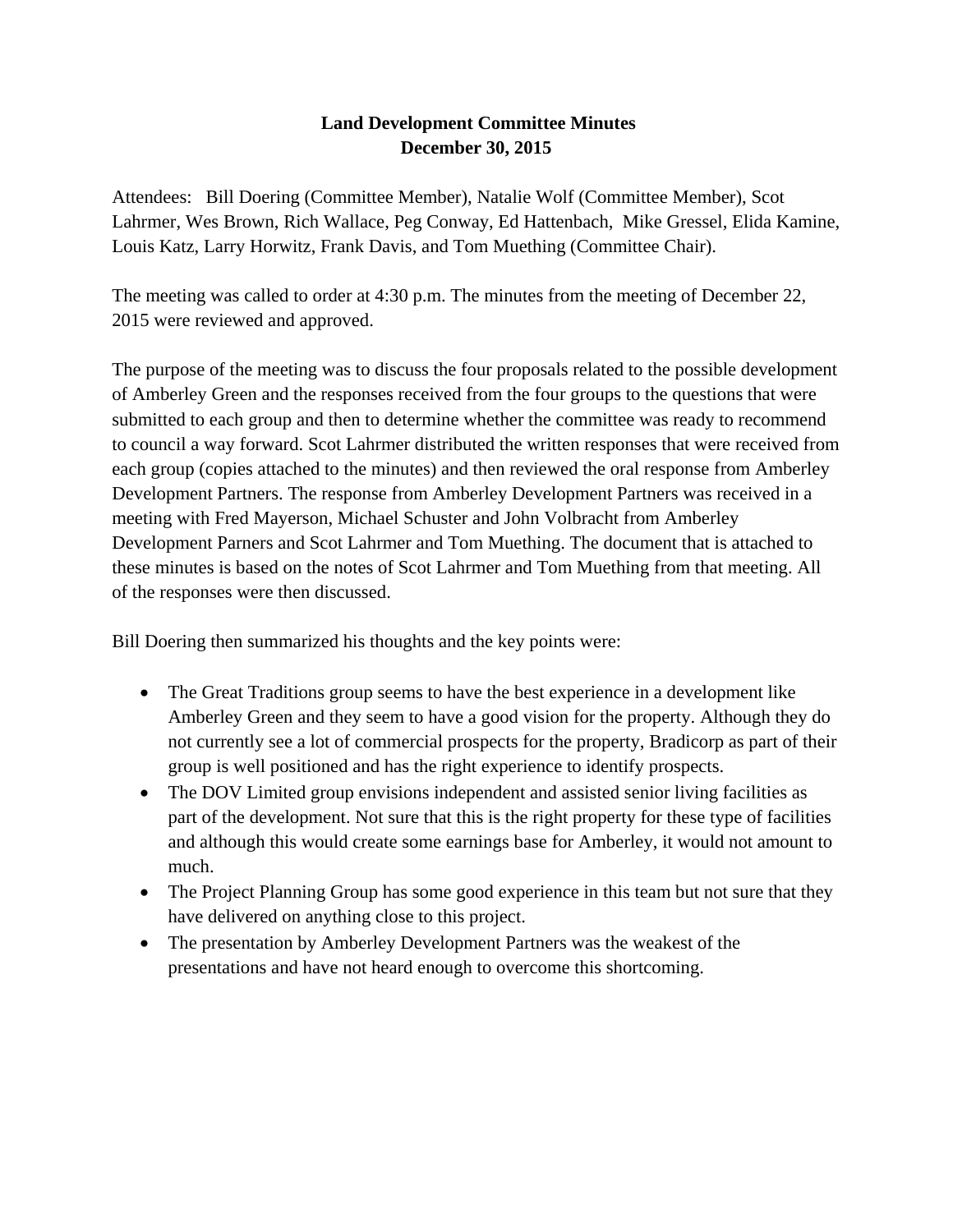Natalie Wolf then summarized her thoughts as follows:

- All of the groups presented some good ideas for the development and any of the teams could do a good job on the project. It is a very difficult choice and in the end it will require judgment and gut feel as to which group is the best answer.
- The Project Planning Consultants approach seems to be more of a consulting approach in developing the plan and am not certain that this approach is best.
- The Great Traditions plan has very dense housing and seems to be driven towards maximizing the number of housing units.
- Given the nature of this project and its challenges, there seems to be a lot of advantages to having residents involved in the selected development group. The DOV group and Amberley Development Partners have residents in their teams so one of these groups is the preferred group.
- With respect to the Amberley Development Partners approach, Mrs. Wolf felt that she needed some additional information so met with Fred Mayerson to get a better understanding. As a result of this, now have a much better understanding of the approach and vision for the property and believe that their approach is best for the project. Their seems to be a real desire and passion to create something for all of the Amberley residents and a project that will truly be different and unique.

Tom Muething then summarized his thoughts:

- The Project Planning Consultants group have some excellent skills and experience that could be valuable to Amberley Village in the future on the project but they do not seem to be the right group to lead the development.
- Great Traditions are obviously very experienced but they seem to view this as primarily a residential development and other aspects are secondary. This is not what residents identified for the property when the long range plan was developed.
- The senior living aspect in the DOV proposal was not identified as a desired aspect for the development in the long range plan. This may be something that is right for the property down the road but not sure that this should be a primary focus at the beginning.
- The three most important factors in making the decision are Degree of alignment between developer and Amberley Village, the creativity of the group and the flexibility of the group to respond to changes along the way.
- Believe that Amberley Development Partners are the best group for the project followed by the DOV group.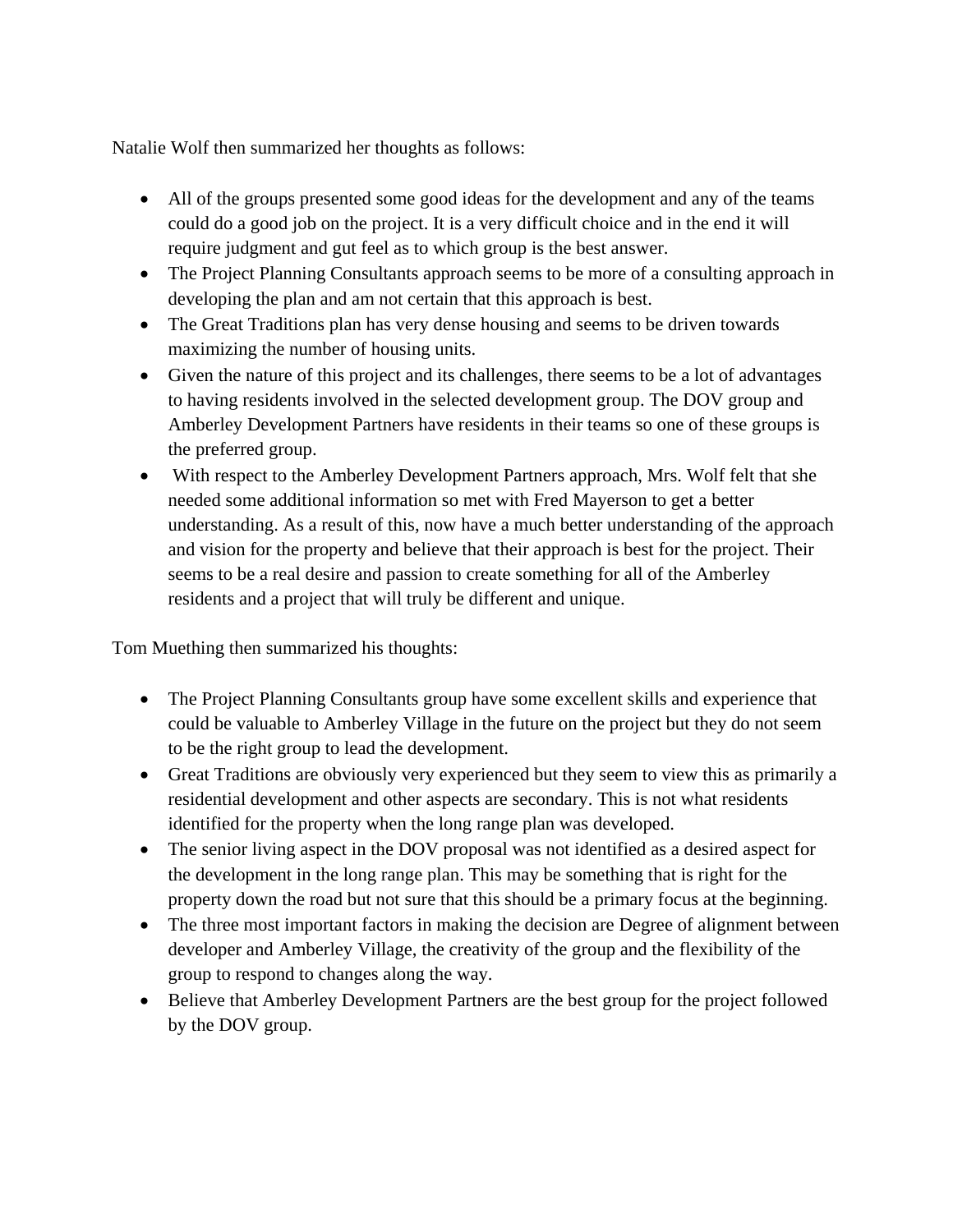Natalie Wolf then made a motion to recommend to council that the Village Manager be authorized to enter into discussions with Amberley Development Partners that would hopefully lead to a development agreement. This was seconded by Tom Muething and was approved by a two to one vote (Mr. Doering voting no).

There being no further business, the meeting was adjourned.

Tom Muething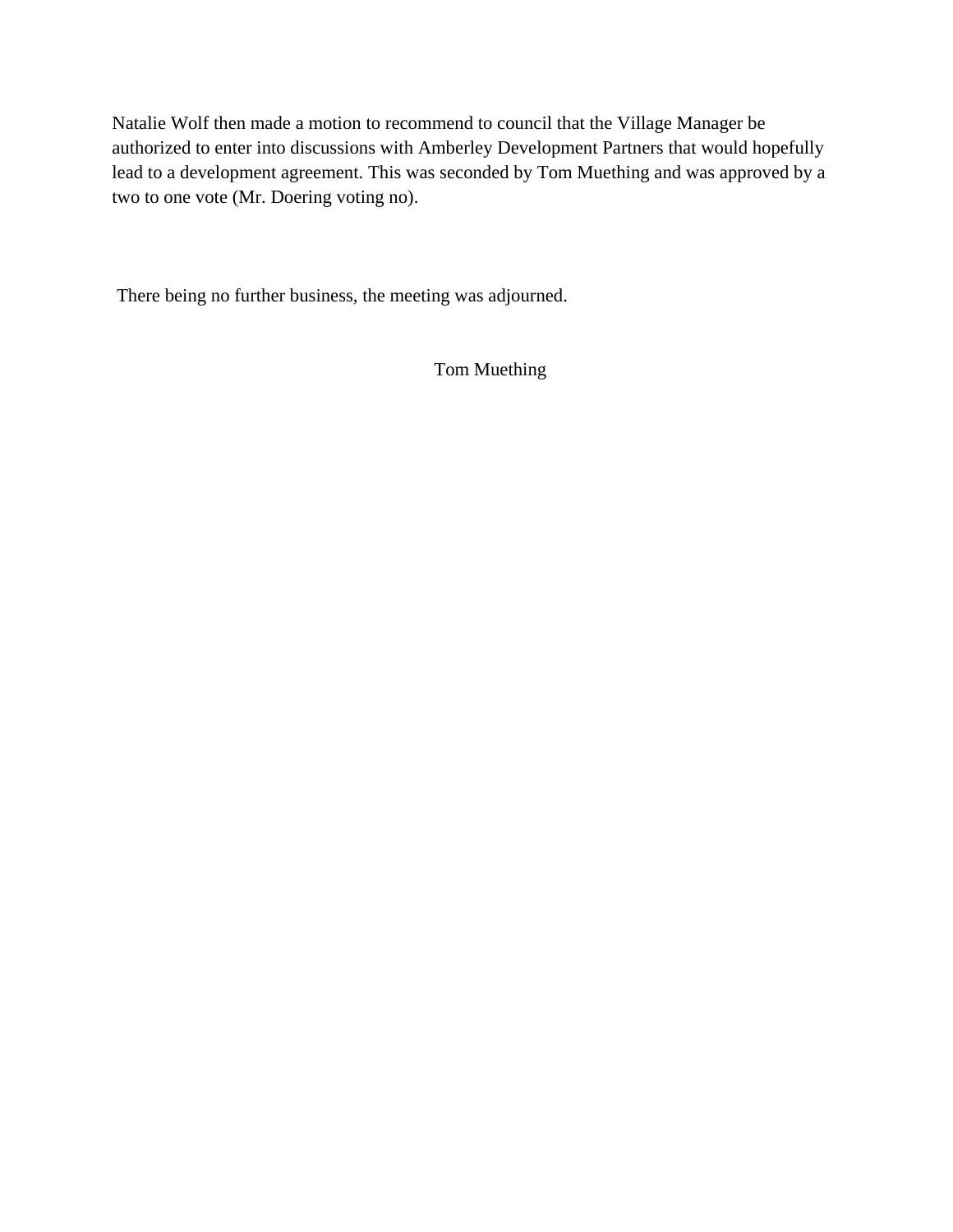# DOV LIMITED

December 16, 2015

Mr. Scot Lahrmer, Village Manager **Amberley Village** 7149 Ridge Road Cincinnati, Ohio45237

Re: Amberley Green follow questions

Dear Scot,

Our team is pleased to respond to the questions posed by Amberley Village, below please find our responses.

1. If your team is selected as the one that the Village wants to partner with, what would you see as the next step in our process? What do you think is the appropriate contractual relationship between your group and Amberley for Amberley Green?

If our team is fortunate enough to be chosen the first goal would be to establish and finalize the shared expectations for the project with the residents, Amberley Village and our development partners. We would discuss our initial thoughts with Village representatives who would share with our team the Village's ideas for the project. This meeting(s) would also confirm the preferred method of communication between the residents, the Village and our team. The product of these meetings would be a detailed timeline for investigation, investment outline and the initial conceptual development plan for the project. This would also be the right time to determine which third parties (like the JCC) would be interested in being on the team and in what capacity.

Upon completion of these meetings, which we would anticipate could take several weeks, the parties would then reduce their mutual understanding and agreement to a written document. This document would establish the rights, obligations and responsibilities of all the parties involved.

As for the relationship between Amberley Village and our team, at the most basic level, it is between property owner and developer. This type of relationship can exist in many forms with rights, responsibilities and obligations, with risk - reward definitions and with varying degrees of day to day involvement being negotiated and distributed depending upon a given situation.

We suggest the following steps as the logical process to move forward:

- A. Meet with Amberley Village to discuss history, roles and goals
- B. The development team will suggest an initial agreement:

-Discuss mutual goals

-Create a format that is equitable for all parties -Define responsibilities of each participant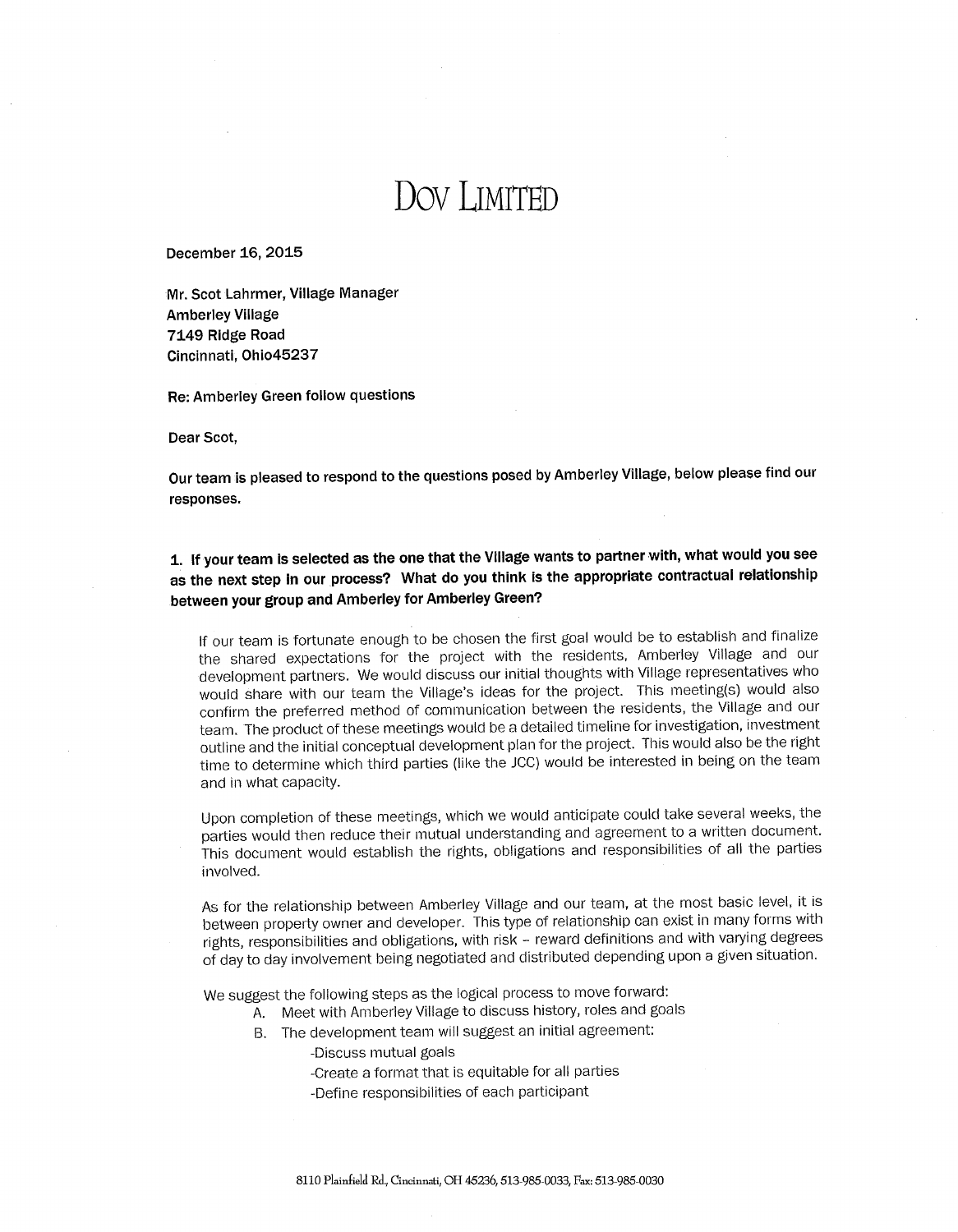- -Execute final agreement
- C. Confirm the decision making entity and process
- D. Authorize a market study 4-6 week duration
- E. Re-visit past site analysis efforts
- F. Develop a traffic impact study
- G. Assemble site specific reports
- H. Refine development program
- $\mathbf{L}$ Begin site planning concepts - 8-10 week duration
- $J_{\star}$ Develop budget and preliminary schedule
- K. Present summary to residents and Amberley Village

Our team would act as the developer, broker, construction manager, architect, engineer and advisor to Amberley Village as the Owner. We will coordinate each aspect as the process of development evolves. Our role is to manage the implementation of the development as agreed by the parties within the established timeline and budget. Members of our team may be future owners or lessee of one or more parts of the project. In each case, any business terms would be discussed and addressed within the context of the original development agreement.

#### $\mathbf{1}$ . There needs to be numerous studies and analysis completed during this initial phase. How would you envision that such costs are handled between your group and Amberley?

Our team believes this project will require several key studies or reports in order to determine the highest value and best use of the property. This will include the viability of the project and the impact of the development upon the surrounding environment as well as all of Amberley Village. These reports or studies will include but not be limited to: infrastructure needs and demands, environmental analysis, soil testing, traffic report, market study, site utility impacts and development master plan. The costs will be included as part of the budget for the development and would be shared by the parties. These costs could be split 50/50 with Amberley Village, could be the full responsibility of the development team or if the project does not proceed, reimbursed by Amberley Village granting them full rights for their use in the future. The preferred option will be part of our final development agreement.

As indicated in the Long Range Plan for Amberley Green, there is a desire of Amberley  $2<sub>1</sub>$ residents to maximize the amount of green space on the property. At what percentage, of green space on the property, would your group no longer be interested in pursuing this project?

Our team appreciates the importance of Amberley Green to the entire Village. This new development must complement the charm of the existing Village while also creating a new neighborhood acceptable to all Village residents. Amberley Green represents one of the few opportunities for the Village to incorporate a commercial use to increase revenues. Our partners recognize the competing interests that exist and we are confident that our experience along with input from the Village and citizens will enable our team to harmonize these competing elements into a unique solution. However, until a more complete investigation has occurred and we collectively determine the scope of the project it is premature to predict a precise amount of green space. We realize it is the quality of the open space that is important not just the quantity.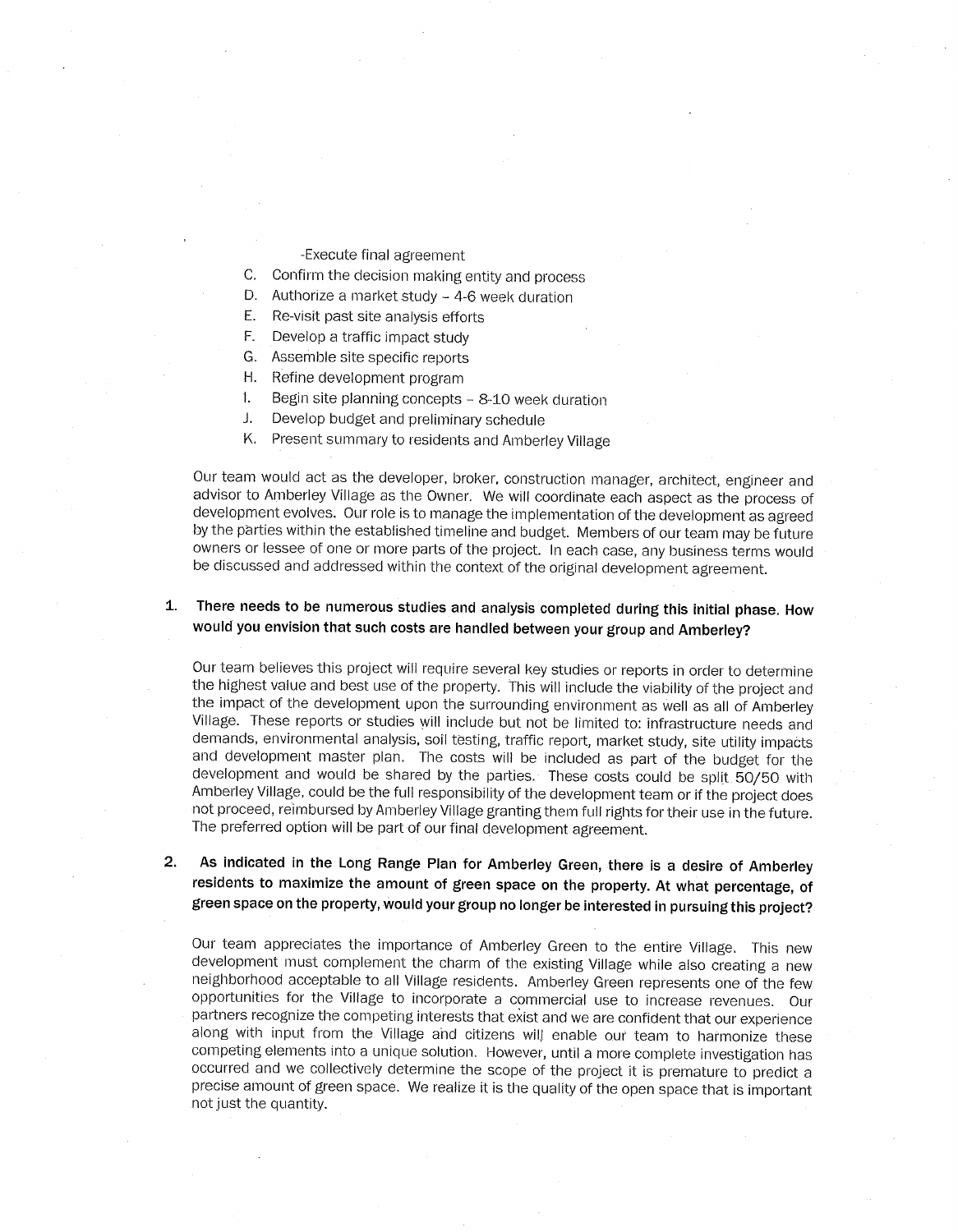As both real estate developers and as residents we are sensitive to the fact that we, along with our friends and neighbors, will pass Amberley Green every day. We will develop a project that enhances the quality of life for the residents within the Village and expands the charm and beauty of our existing community. Anything short of this would leave us just as disappointed as any resident. As business owners we also understand that it would be irresponsible to commence the project without a solid business plan. We recognize the give and take nature of this project and of our relationship with the Village. We also understand the potential risks involved for both our team and for the Village and that a successful project is one that works for all the parties involved and not at the expense of any party.

The Amberley Land Development Committee believes that some commercial development 3. on the property is critical to the economics for the Village. At what point do you believe that you will have a good view of the level on commercial development and does your team have an initial view today of what may be possible on the property?

Our team is confident in our knowledge and expertise within the real estate market and we have several ideas based upon our preliminary assessment. Final determination of what is best included in the project will first depend upon the findings in the market study, the infrastructure analysis and traffic study. The results of these studies are critical in determining the final goals.

The raw cost of the land, infrastructure improvements, earth work and the cost of building the correct buildings are all determinates of the total investment. It is the sum of these costs which eventually determines rent, . Rent can determine demand and the more attractive the rent the more attractive the site will be to the tenants.

Traffic flow is an extremely critical element to a potential tenant. As has been acknowledged by everyone, traffic along Ridge Road in the evening is a problem. Both the Village and our development team will need to determine the best way to address the current traffic as well as any increase from the development. One concept is to add uses whose traffic pattern is at alternate peak times to the current environment.

Once the market study is complete, both the Village and our development team will be in a position to determine which businesses and what type of retail are most suitable for this location. We will be able to assess the rent those types of businesses would expect as well as complete the analysis of their traffic patterns.

While our team is confident in our ability to develop a successful business district within the project, the Village and our development team need to determine together the quality and character of such a district.

4. The effective engagement of the Amberley residents will be critical for a successful development of the property. At what point(s) in the planning process do you believe that such engagement makes sense and how would you propose to engage residents in an effective discussion?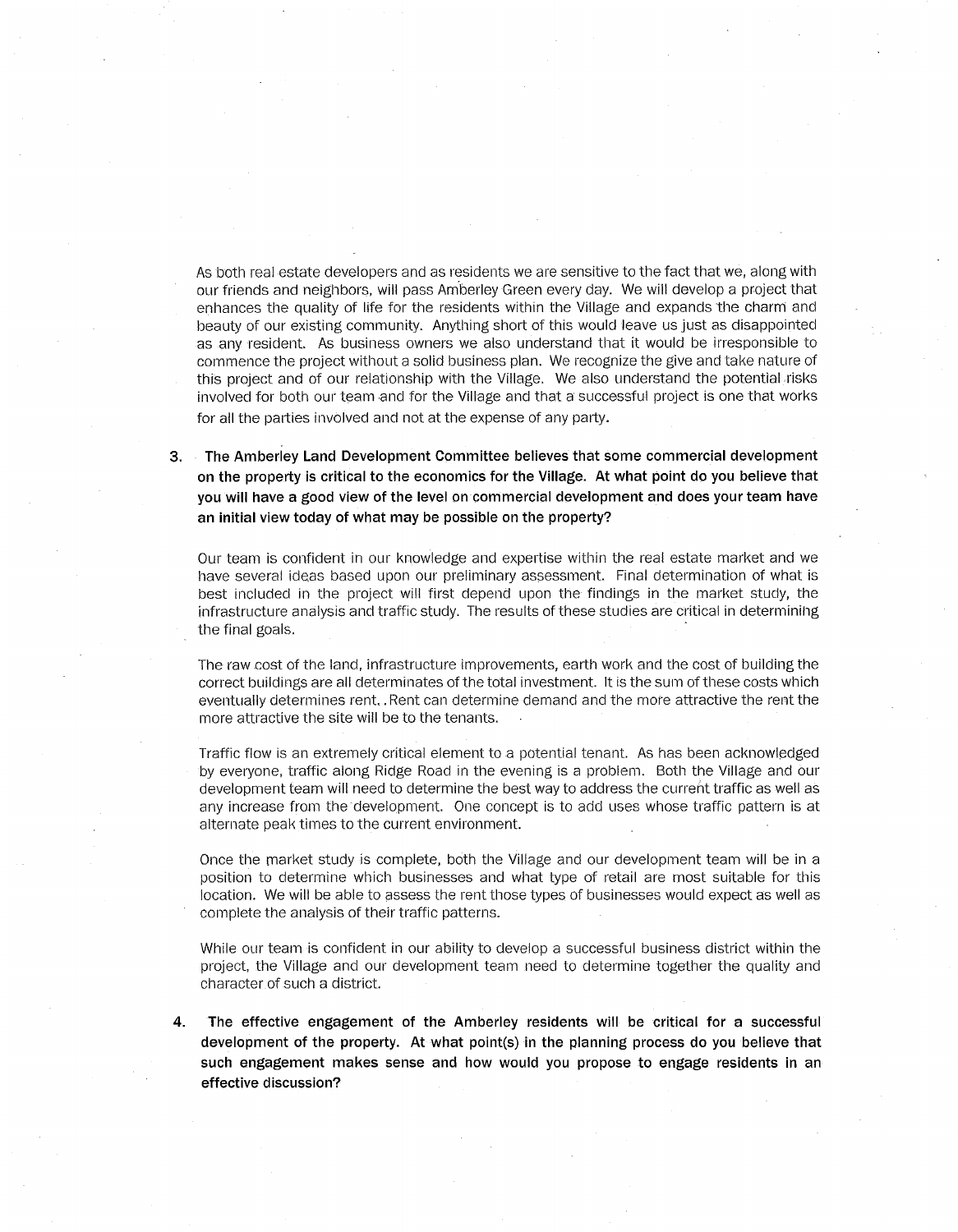As several members of our team are Amberley Village residents, it is important to us that the citizens have ample opportunity to review the project before and during development. All residents must consider themselves integral to the final solution. Our goal is for residents to be just as proud of this new neighborhood as our development team. This will require constant communication with the residents as well as routine opportunities for public comment and discussion. Certainly not all comments will be incorporated into the development nor will our development make everyone happy. Our task is to develop a high quality, successful and attractive development that has abundant public and private amenities for all of Amberley Village. It is our hope that those who are unhappy with the idea phase end up being impressed with the final result. The solution must maintain the charm and character that has been one of the communities defining characteristics for decades.

Our team plans to work with and listen to the residents to explore the best solutions and to communicate the best options clearly. Eventually, the decision timeline will need to be honored and a final set of goals confirmed. The goals will be those that best address the collective aspirations for the site. We are committed to building a consensus through our organization of this process and to presenting it to the community at large for their approval.

5. As indicated in the Long Range Plan for the property some residential development is expected on the property. What is your view of:

- Size of residential units
- Price point(s) of the units
- Type of units
- Number of units

It is too early to estimate the actual size, type, and price point of the individual portions of the development. So many factors play into the development of a project of this magnitude, none as important as understanding the development landscape over the next 10, 15 or 20 years. Ultimately this will be defined in the market study report. We will use that information as a basis for refining the mix, scale and types of uses for which the site is best suited.

6. What experience does your team have in working together on a development similar to Amberley Green?

Our team has collaborated on a number of similar scale commercial projects over the past twenty years. The unique qualities of Amberley Green will be addressed by the development partner most knowledgeable for the uses that become our goal. With that being stated, our team successfully covers commercial, residential, retail, multi-family and senior housing options that preliminarily form the core of the anticipated uses. In addition to the development partners, we have engaged the best consultants for the anticipated program. Reztark Design Studio, LLC as our lead design firm brings expertise in large scale master planning projects. Their recent work includes both local, national and international projects of similar scale, use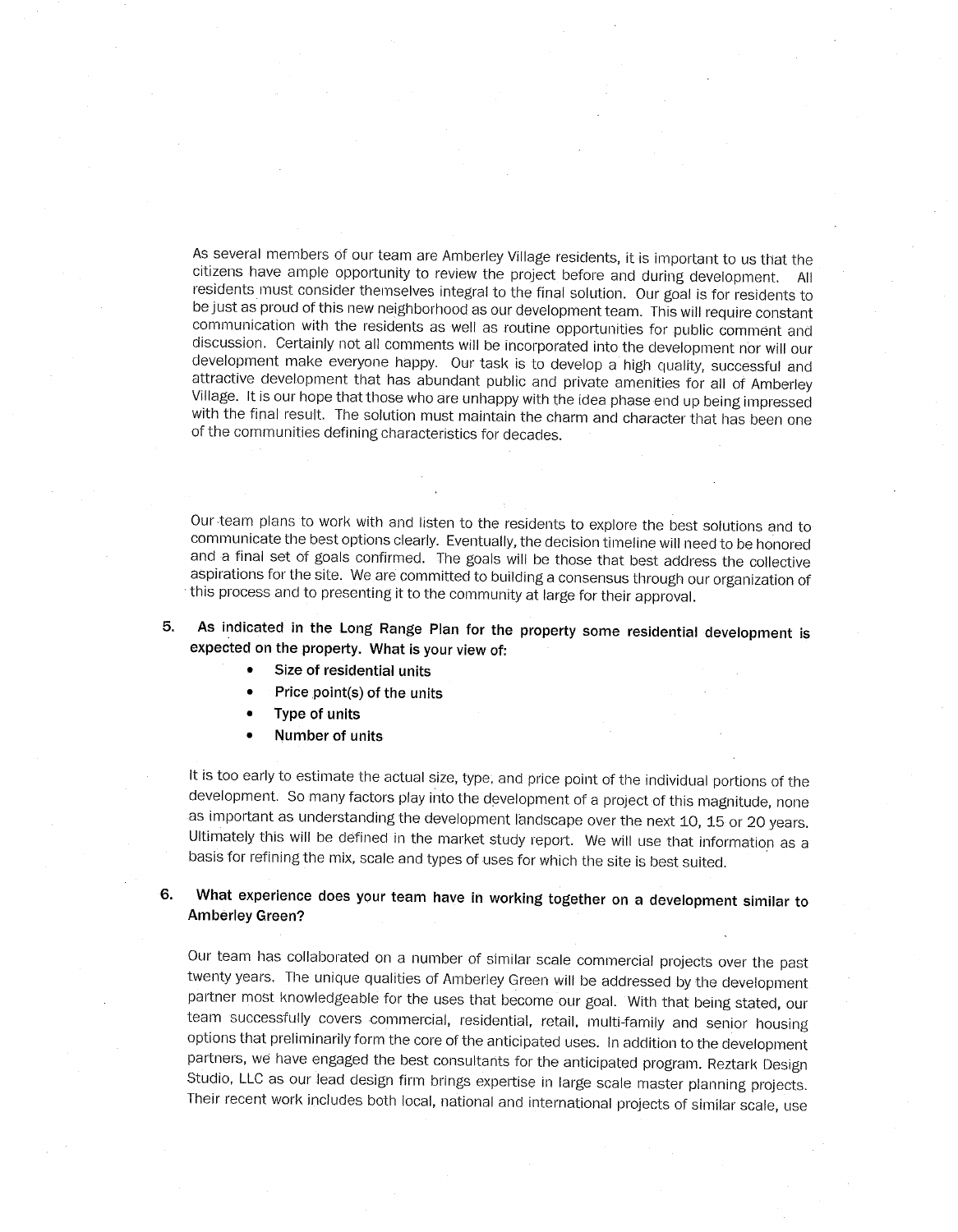and complexity. Through their sensitivity to planning, sustainability and overall design harmony, we believe our team is well positioned to make Amberley Green a major success.

 $7.$ Who would conduct the national market analysis that you referenced in your presentation and how would that information be utilized in pin-pointing the best tenants mix and uses of the site?

Our development team has worked with several local and national market study organizations. We are preparing a short list of these organizations that we will reach out to as part of the initial evaluation of the project. We will ask each of up to three organizations for a proposal for market study services, then evaluate their scope outline and their estimated professional fees. We will share each of these proposals with Amberley Village along with our recommendation for the firm best suited to assist with this assignment.

#### In engaging the Mayerson JCC to be part of your overall development, are there uses of the 8. property by the JCC that would not be compatible with your vision?

Our team would welcome the opportunity to have discussions with the Executive Director and the Board of Directors of the JCC about their interest in Amberley Green. We would open a dialogue to determine how the JCC would participate as well as to define their goals. It is our opinion that most uses that the JCC would propose would be compatible with our development; however, until we have discussions with representatives from the JCC and until the particulars of the development itself have been determined it is difficult to conclude what potential uses would be or would not be compatible. Our goal is to ensure the developable property on the Amberley Green site is used for the highest and best use as determined by the residents, Amberley Village and our team.

Thank you for your consideration, should you have any additional comments please let us know.

Respectfully.

Benjamin A. Schneider, Esg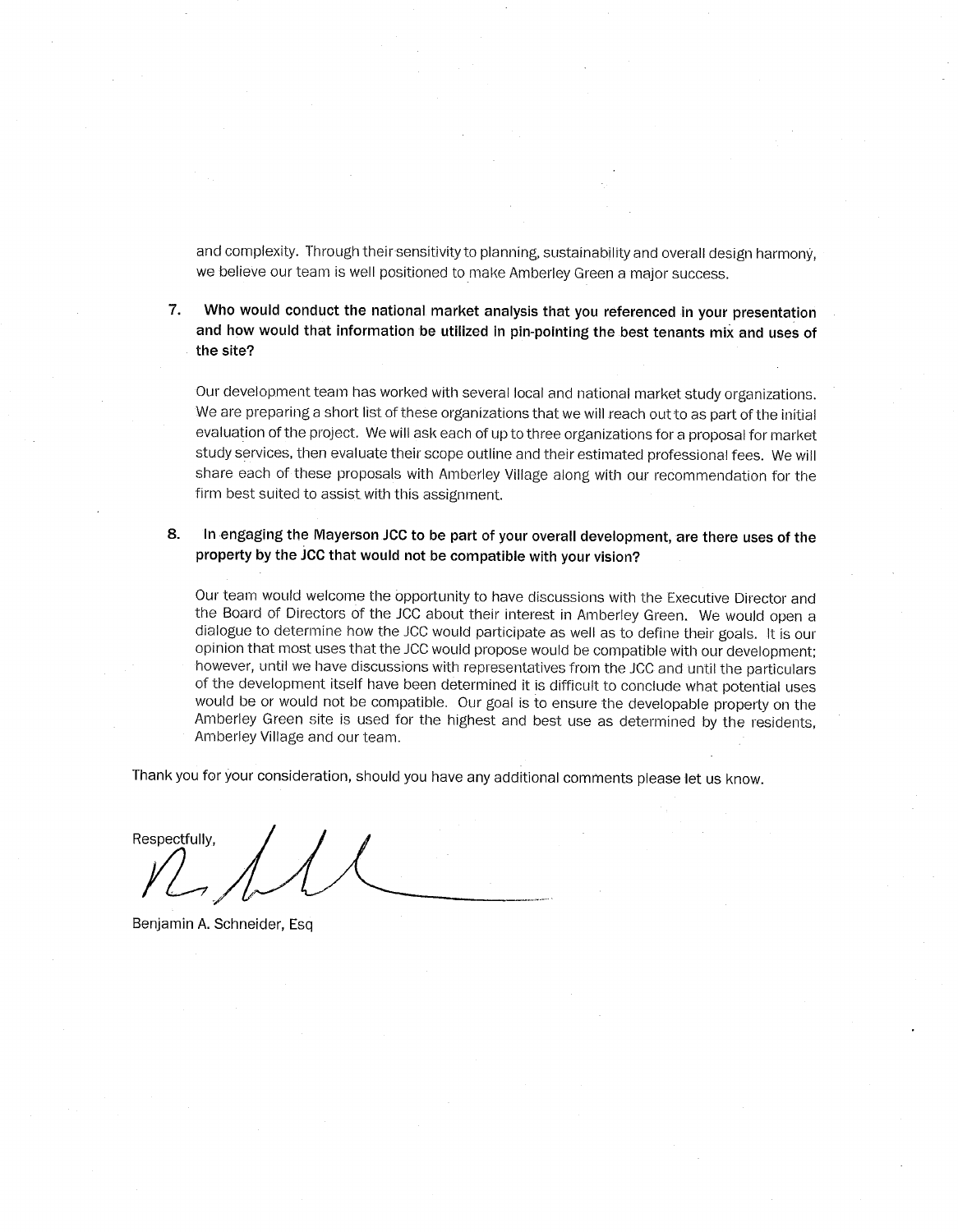#### **AMBERLEY GREEN**

#### Response to Committee Questions from Great Traditions & Brandicorp Tom Humes, Doug Hinger & Jerry Royce

|             | Suggested Next Steps – Grant preferred developer status to our company and sign Letter of<br>Intent outlining key points of Preferred Developer Agreement.                                                                                                                                                                                                                          |
|-------------|-------------------------------------------------------------------------------------------------------------------------------------------------------------------------------------------------------------------------------------------------------------------------------------------------------------------------------------------------------------------------------------|
| Timeline    | Suggested outline of Planning & Approval Process                                                                                                                                                                                                                                                                                                                                    |
| 90 days     | a. Plan Development Phase                                                                                                                                                                                                                                                                                                                                                           |
|             | Work with key stakeholders, government officials & marketplace to create<br>۰<br>recommended Development Plan with alternatives.<br>Finalize Development Agreement with Village<br>$\pmb{\circ}$<br>Create marketing concept<br>$\bullet$                                                                                                                                           |
| 90 days     | Plan Introduction & Stakeholders Feedback<br>b.                                                                                                                                                                                                                                                                                                                                     |
|             | Introduce concept plan $\&$ alternatives to key stakeholders $\&$ get feedback.<br>◉<br>Introduce & get feedback from all government institutions required for plan<br>۰<br>approval.<br>Refine plan with Amberley to identify potential inclusion of other public<br>enhancements, i.e. traffic solution, hiker / biker path.<br>All open items in Development Agreement finalized |
| 60 days     | Final Concept Plan Presented for Feedback<br>c.                                                                                                                                                                                                                                                                                                                                     |
|             | Community officials, residents & stakeholders in public meetings<br>Marketing concept finalized<br>⊜                                                                                                                                                                                                                                                                                |
| 90-180 days | Submission of Final Plan for Entitlements & Approvals<br>d.                                                                                                                                                                                                                                                                                                                         |
|             | All of these stages would be coordinated with Village                                                                                                                                                                                                                                                                                                                               |
|             | 2. There are a number of studies required in this process and during the initial 90 day period.<br>We would utilize the existing studies to the greatest extent possible, relying on our team<br>members to provide additional analysis as needed. In the second 90 day period, more detailed<br>studies would be commissioned and the design would advance at an increased pace.   |

We believe it is in Amberley's best interest to commission studies for Environmental, Wetlands and Traffic as these analyses are relevant regardless of who develops the site. Site engineering, Planning and Design, Geotechnical and Market Studies would be paid for by the Development Team.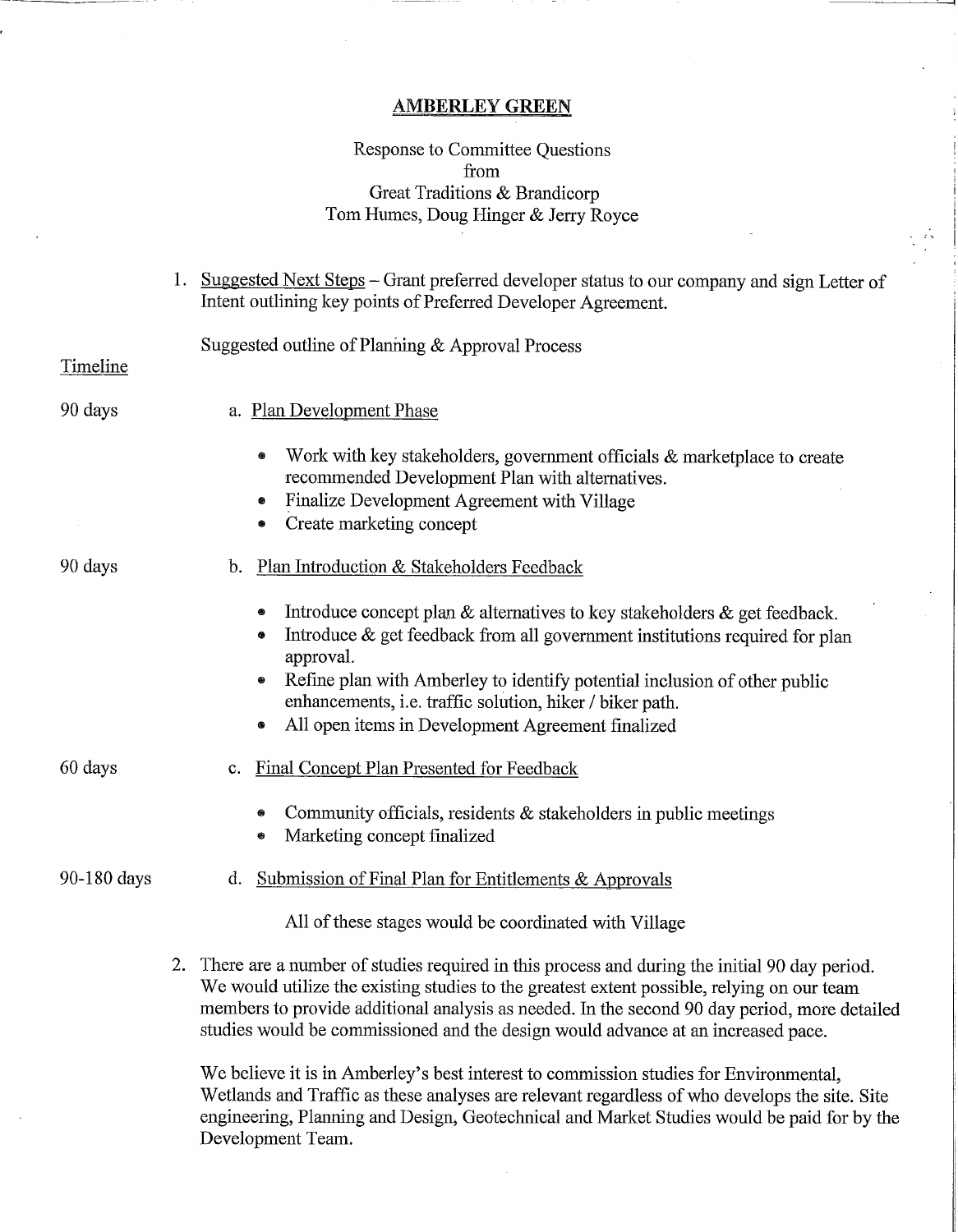- 3. TBD depends on final uses  $\&$  best community plan. Quality, perception  $\&$  purposefulness of greenspace should be a defining cornerstone of plans.
- 4. Jerry Royce, VP of Brandicorp & former Cincinnati President of Duke Realty will comment on all office / retail options.
	- He estimates it will take 60 days after completion of plan concept and get quality  $\bullet$ feedback & real answers to this question. From start of plan development, est. total time required is 120-150 days.
- 5. Residents would be engaged at every step of plan development as outlined in #1 above. Meetings would occur one on one, in small groups  $\&$  public forum. We would request Amberley's help to identify key stakeholders.
- 6. Total numbers & product mix of residential will depend upon final plans, government & community feedback. Our preliminary identification of unit types, size, and price is an estimate / range only.

| <b>UNIT TYPE</b>      | LOT WIDTH                   | <b>PRICE POINT</b> | <b>NUMBER RANGE</b> |
|-----------------------|-----------------------------|--------------------|---------------------|
|                       |                             |                    |                     |
| <b>Detached</b>       |                             |                    |                     |
| Courtyard             | 60-70'                      | $$400-800$         | 35-50               |
| Club                  | $75-90'$                    | 500-1000           | $30 - 60$           |
| Estate                | $100'$ +/-                  | 600-1.200          | 20-40               |
| <b>Grand Estate</b>   | $120's +$                   | 750-1.700          | $12 - 20$           |
|                       |                             |                    |                     |
| <b>Attached</b>       |                             |                    |                     |
| Townhomes             | $30 - 40'$                  | 350-500            | 15-24               |
| <b>Carriage Homes</b> | <b>Luxury Stacked Flats</b> | 375-800            | 40-80               |
|                       | Elevator building           |                    |                     |
|                       | 2 story                     |                    |                     |
|                       | with parking                |                    |                     |
|                       | underneath                  |                    | 152-274             |

- 7. Jerry Royce will respond in person
- 8. Jerry Royce will respond in person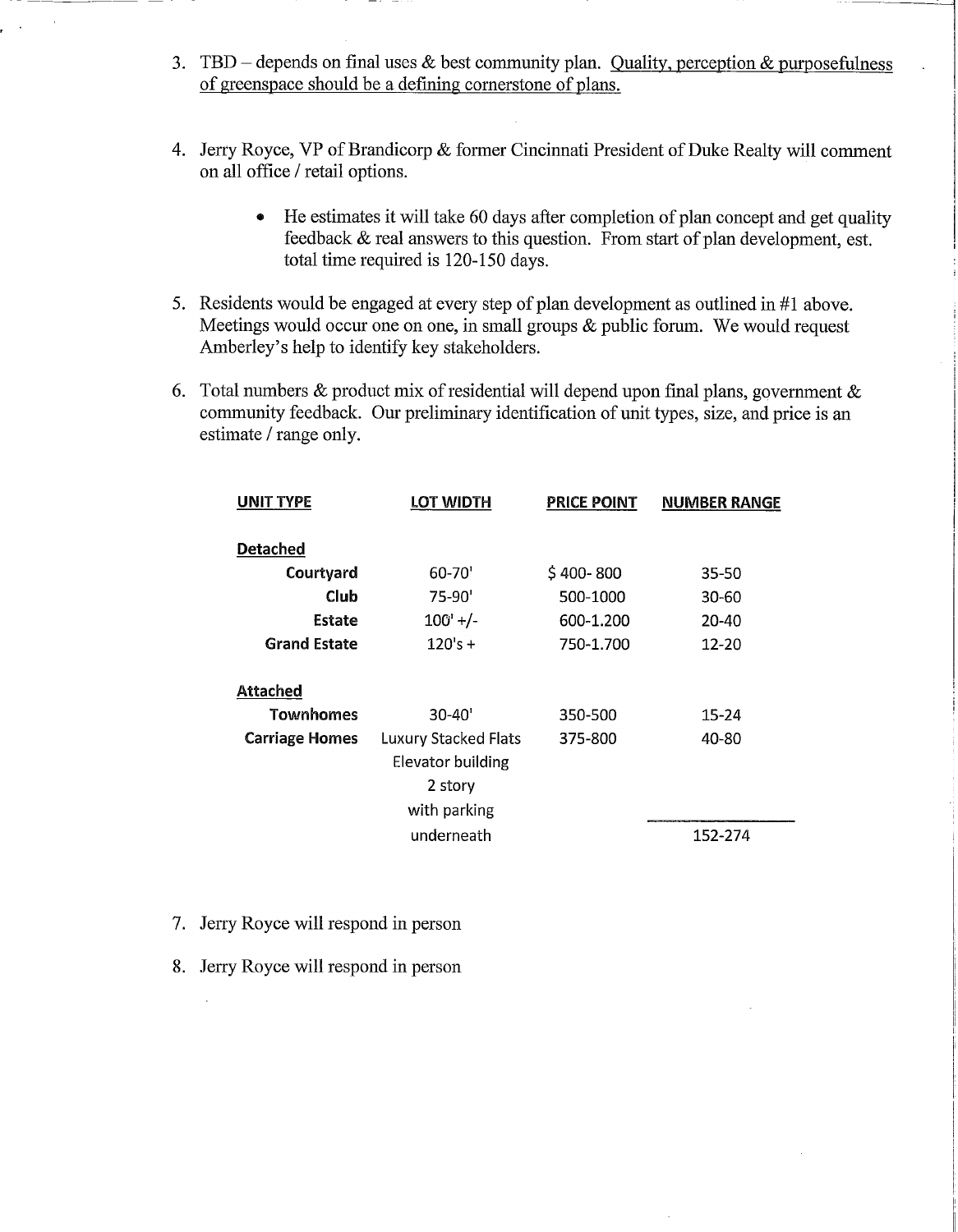#### **Great Traditions**

- 1. If your team is selected as the one that the Village wants to partner with, what would you see as the next step in our process? What do you think is the appropriate contractual relationship between your group and Amberley for Amberley Green?
- 2. There needs to be numerous studies and analysis completed during this initial phase. How would you envision that such costs are handled between your group and Amberley?
- 3. As indicated in the Long Range Plan for Amberley Green, there is a desire of Amberley residents to maximize the amount of green space on the property. At what percentage, of green space on the property, would your group no longer be interested in pursuing this project?
- 4. The Amberley Land Development Committee believes that some commercial development on the property is critical to the economics for the Village. At what point do you believe that you will have a good view of the level on commercial development and does your team have an initial view today of what may be possible on the property?
- 5. The effective engagement of the Amberley residents will be critical for a successful development of the property. At what point(s) in the planning process do you believe that such engagement makes sense and how would you propose to engage residents in an effective discussion?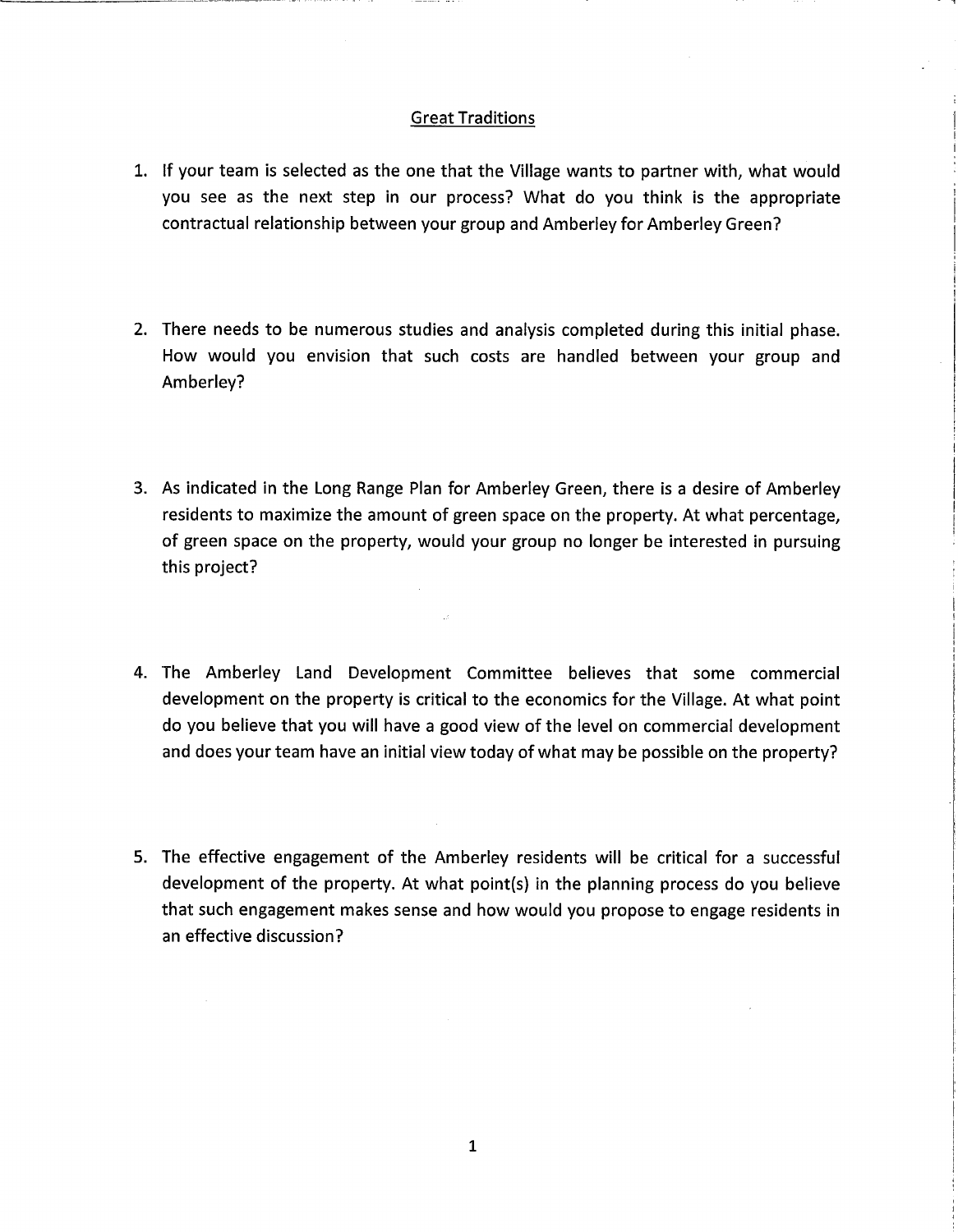- 6. As indicated in the Long Range Plan for the property some residential development is expected on the property. What is your view of:
	- Size of residential units
	- $\bullet$  Price point(s) of the units
	- Type of units
	- Number of units
- 7. Brandicorp is an excellent developer of commercial property but most of the experience involves retail. In our case, retail is expected to be minimal but we believe some limited office development is important to the Village. Does your team have the skills to understand whether such development is possible?
- 8. During the presentation, you referenced that there may not be a market for office. How would you make this determination?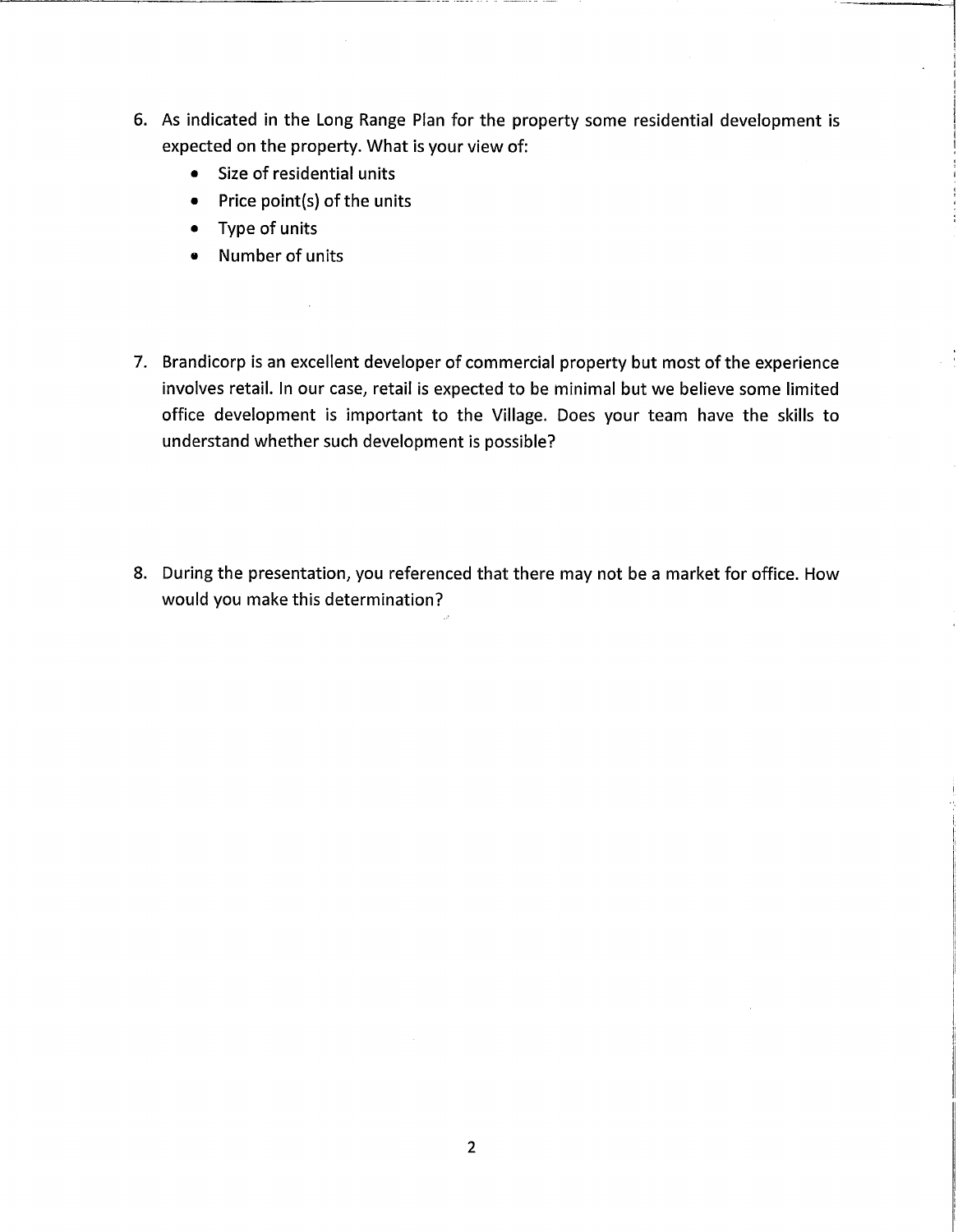## The Project Planning Consultants ("PPG")

 $1.$ If your team is selected as the one that the Village wants to partner with, what would you see as the next step in our process? What do you think is the appropriate contractual relationship between your group and Amberley for Amberley Green?

Once our team is selected we would negotiate a Memorandum of Understanding with the Village that will define roles and responsibilities of both parties as well as establish a timeline. The end goal would be a Development Agreement between our team and the Village. This Agreement would define the relationship, the duties, financial terms, procedures and timeline of the project and parties.

 $2.$ There needs to be numerous studies and analysis completed during this initial phase. How would you envision that such costs are handled between your group and Amberley?

### This is one of the items that will be defined in the Memorandum of Understanding. We anticipate that PPG would front the funds for the initial Due Diligence.

 $3.$ As indicated in the Long Range Plan for Amberley Green, there is a desire of Amberley residents to maximize the amount of green space on the property. At what percentage, of green space on the property, would your group no longer be interested in pursuing this project?

Greenspace is one of the primary constraints/uses of the property. We understand the desire to maximize the Greenspace. We understand that the economic considerations are also a constraint. The amount of green space and other constraints on the property will be directly proportionate to the revenue expected and other desires of the village. PPG will work with the Village to determine the optimal proportions for each use of the property. We would remain interested in the project unless the constraints on the project become such that the project becomes unfeasible. Our goal is to find the optimal proportions for each use of the property, including first class useable greenspace. Nonetheless, we are confident that based upon our experience, that we will be able to achieve consensus with the Village.

 $\mathbf{1}$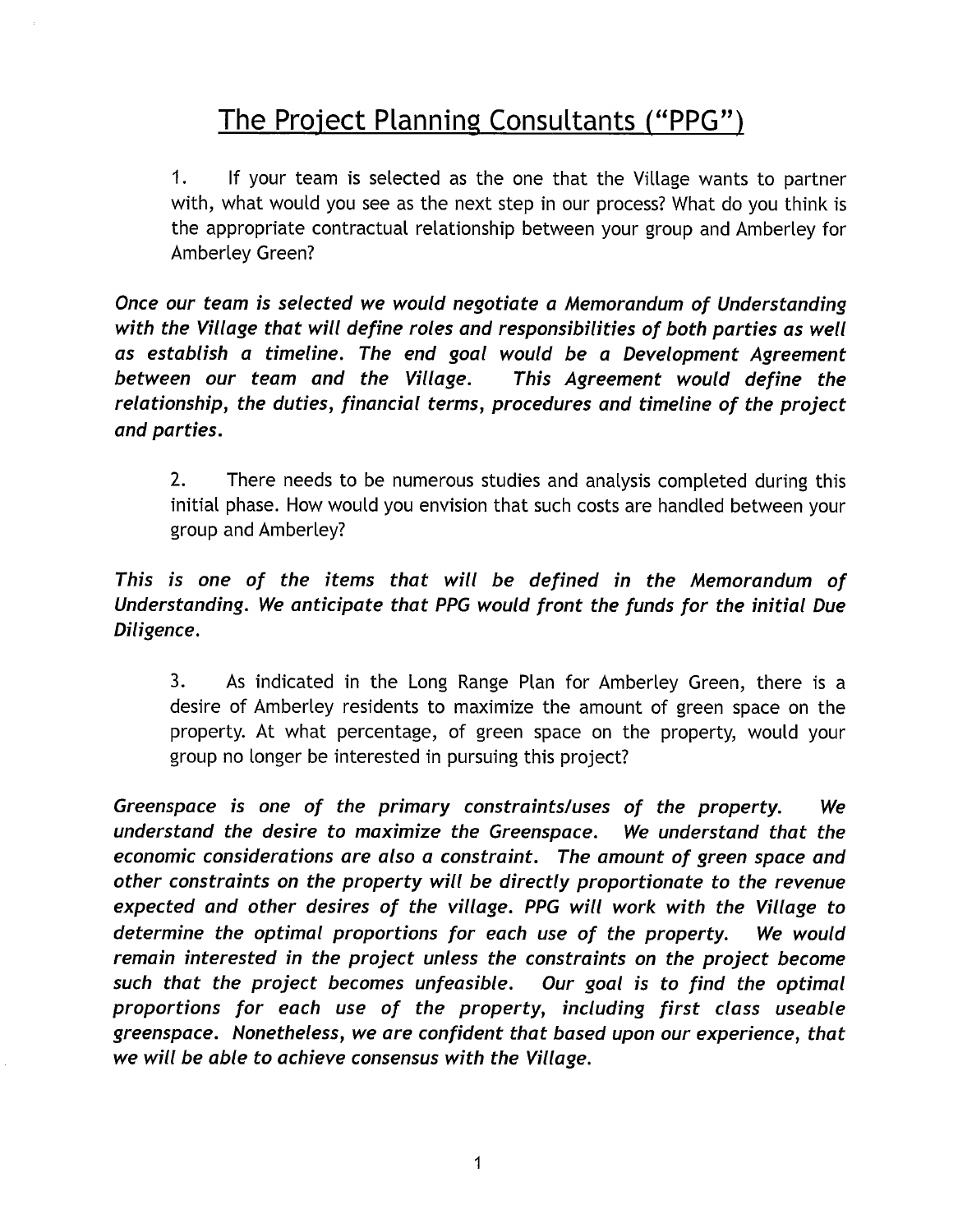$\overline{4}$ . The Amberley Land Development Committee believes that some commercial development on the property is critical to the economics for the Village. At what point do you believe that you will have a good view of the level of commercial development and does your team have an initial view today of what may be possible on the property?

PPG is uniquely poised to use our vast experience in assigning reasonable and deliverable revenue projections based upon the final plan. We will have a greater understanding of your expectations once we have meet with the village to jointly develop a plan to meet your economics goals. We do have an initial view of what is possible. This view includes, but is not limited to, Medical offices, Technology center, Neighborhood retail, Class A offices and a Continuing Care facility.

5. The effective engagement of the Amberley residents will be critical for a successful development of the property. At what point(s) in the planning process do you believe that such engagement makes sense and how would you propose to engage residents in an effective discussion?

The public must be engaged in the initial stage of the development plan and continue throughout the life of the project. We would engage the residents thru public input sessions, website, and social media. By obtaining the public input early we can use the insights gained to optimize the proportionate uses of the property.

6. As indicated in the Long Range Plan for the property some residential development is expected on the property. What is your view of:

- Size of residential units 1000 3000 square feet.  $\bullet$
- $\bullet$ Price point(s) of the units -  $$150 - $350$  per foot.
- Type of units Lifestyle Living Homes (ranch style)
- Number of units Unknown at this point until plan is developed.